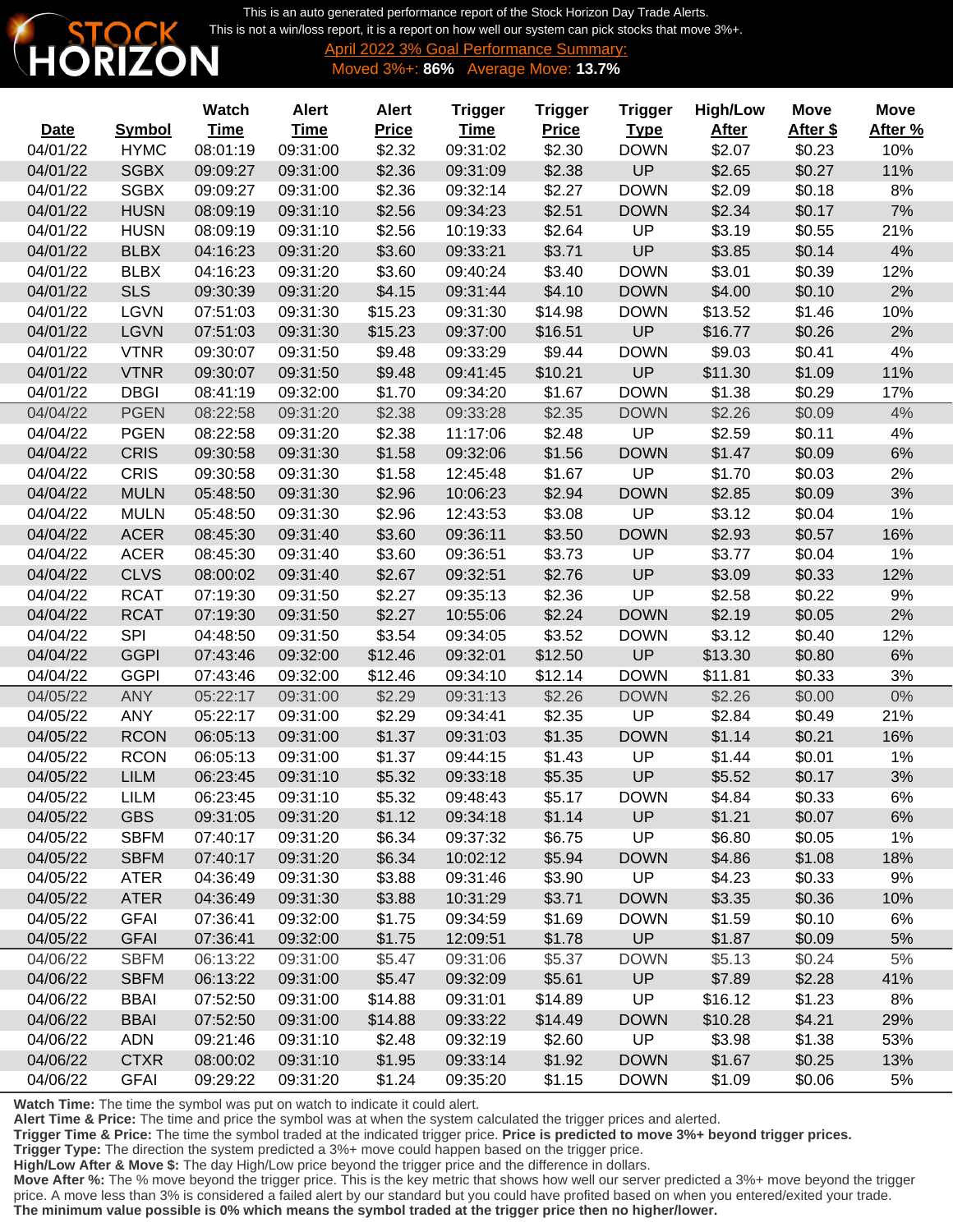|             |               | Watch       | <b>Alert</b> | <b>Alert</b> | <b>Trigger</b> | <b>Trigger</b> | <b>Trigger</b> | <b>High/Low</b> | <b>Move</b> | <b>Move</b> |
|-------------|---------------|-------------|--------------|--------------|----------------|----------------|----------------|-----------------|-------------|-------------|
| <b>Date</b> | <b>Symbol</b> | <b>Time</b> | <b>Time</b>  | <b>Price</b> | <b>Time</b>    | <b>Price</b>   | <b>Type</b>    | <b>After</b>    | After \$    | After %     |
| 04/06/22    | <b>BTAI</b>   | 08:02:58    | 09:31:30     | \$20.78      | 09:48:28       | \$20.70        | <b>DOWN</b>    | \$18.96         | \$1.74      | 8%          |
| 04/06/22    | <b>BTAI</b>   | 08:02:58    | 09:31:30     | \$20.78      | 11:09:03       | \$21.85        | UP             | \$24.57         | \$2.72      | 12%         |
| 04/06/22    | <b>MOBQ</b>   | 08:23:14    | 09:31:30     | \$2.69       | 09:31:43       | \$2.61         | <b>DOWN</b>    | \$2.04          | \$0.57      | 22%         |
| 04/06/22    | <b>IVDA</b>   | 04:58:26    | 09:31:40     | \$3.56       | 09:34:09       | \$3.74         | UP             | \$3.82          | \$0.08      | 2%          |
| 04/06/22    | <b>IVDA</b>   | 04:58:26    | 09:31:40     | \$3.56       | 09:36:01       | \$3.50         | <b>DOWN</b>    | \$2.77          | \$0.73      | 21%         |
| 04/06/22    | <b>CLVS</b>   | 08:13:38    | 09:32:10     | \$2.87       | 09:32:25       | \$2.86         | <b>DOWN</b>    | \$2.67          | \$0.19      | 7%          |
| 04/06/22    | <b>CLVS</b>   | 08:13:38    | 09:32:10     | \$2.87       | 11:54:13       | \$2.97         | UP             | \$3.14          | \$0.17      | 6%          |
| 04/07/22    | <b>ADN</b>    | 07:18:12    | 09:31:00     | \$3.29       | 09:32:34       | \$3.22         | <b>DOWN</b>    | \$3.04          | \$0.18      | 6%          |
| 04/07/22    | <b>ADN</b>    | 07:18:12    | 09:31:00     | \$3.29       | 14:02:02       | \$3.36         | UP             | \$3.45          | \$0.09      | 3%          |
| 04/07/22    | <b>APTX</b>   | 09:11:24    | 09:31:00     | \$1.30       | 09:31:40       | \$1.35         | UP             | \$1.46          | \$0.11      | 8%          |
| 04/07/22    | <b>APTX</b>   | 09:11:24    | 09:31:00     | \$1.30       | 09:35:58       | \$1.27         | <b>DOWN</b>    | \$1.14          | \$0.13      | 10%         |
| 04/07/22    | <b>IMAC</b>   | 09:03:00    | 09:31:00     | \$1.33       | 09:31:27       | \$1.31         | <b>DOWN</b>    | \$1.07          | \$0.24      | 18%         |
| 04/07/22    | <b>IMAC</b>   | 09:03:00    | 09:31:00     | \$1.33       | 09:37:34       | \$1.40         | UP             | \$1.46          | \$0.06      | $4%$        |
| 04/07/22    | <b>MDVL</b>   | 04:31:00    | 09:31:00     | \$1.15       | 09:31:38       | \$1.21         | UP             | \$1.50          | \$0.29      | 24%         |
| 04/07/22    | <b>MNTS</b>   | 07:22:28    | 09:31:00     | \$3.91       | 09:31:15       | \$3.86         | <b>DOWN</b>    | \$3.77          | \$0.09      | 2%          |
| 04/07/22    | <b>MNTS</b>   | 07:22:28    | 09:31:00     | \$3.91       | 09:31:42       | \$4.01         | UP             | \$4.74          | \$0.73      | 18%         |
| 04/07/22    | <b>SBFM</b>   | 07:35:00    | 09:31:00     | \$7.16       | 09:37:05       | \$7.04         | <b>DOWN</b>    | \$7.00          | \$0.04      | 1%          |
| 04/07/22    | <b>SBFM</b>   | 07:35:00    | 09:31:00     | \$7.16       | 09:37:56       | \$7.49         | UP             | \$9.87          | \$2.38      | 32%         |
| 04/07/22    | <b>TISI</b>   | 06:12:52    | 09:31:00     | \$2.82       | 09:31:00       | \$2.80         | <b>DOWN</b>    | \$2.26          | \$0.54      | 19%         |
| 04/07/22    | <b>ERYP</b>   | 08:31:56    | 09:31:32     | \$1.79       | 09:32:01       | \$1.78         | <b>DOWN</b>    | \$1.38          | \$0.40      | 22%         |
| 04/07/22    | <b>HTGM</b>   | 06:48:44    | 09:31:40     | \$1.58       | 09:31:52       | \$1.57         | <b>DOWN</b>    | \$1.38          | \$0.19      | 12%         |
| 04/08/22    | <b>ATER</b>   | 06:05:17    | 09:31:20     | \$4.41       | 09:31:29       | \$4.39         | <b>DOWN</b>    | \$4.17          | \$0.22      | $5%$        |
| 04/08/22    | <b>ATER</b>   | 06:05:17    | 09:31:20     | \$4.41       | 09:34:28       | \$4.64         | UP             | \$4.93          | \$0.29      | $6\%$       |
| 04/08/22    | <b>NDRA</b>   | 08:03:41    | 09:31:30     | \$0.61       | 09:32:05       | \$0.59         | <b>DOWN</b>    | \$0.29          | \$0.30      | 51%         |
| 04/08/22    | <b>SBFM</b>   | 06:30:21    | 09:31:30     | \$7.47       | 09:36:15       | \$7.80         | UP             | \$8.28          | \$0.48      | $6\%$       |
| 04/08/22    | <b>SBFM</b>   | 06:30:21    | 09:31:30     | \$7.47       | 09:37:53       | \$7.30         | <b>DOWN</b>    | \$5.71          | \$1.59      | 22%         |
| 04/08/22    | <b>BFRI</b>   | 07:29:41    | 09:31:40     | \$5.06       | 09:32:27       | \$4.72         | <b>DOWN</b>    | \$4.30          | \$0.42      | 9%          |
| 04/08/22    | <b>BFRI</b>   | 07:29:41    | 09:31:40     | \$5.06       | 09:59:05       | \$5.11         | UP             | \$5.42          | \$0.31      | 6%          |
| 04/08/22    | <b>BWV</b>    | 07:07:41    | 09:31:40     | \$13.57      | 09:32:13       | \$12.49        | <b>DOWN</b>    | \$10.65         | \$1.84      | 15%         |
| 04/08/22    | <b>MDVL</b>   | 04:49:17    | 09:31:40     | \$1.77       | 09:37:03       | \$1.94         | UP             | \$2.62          | \$0.68      | 35%         |
| 04/08/22    | <b>MNTS</b>   | 08:00:05    | 09:31:40     | \$4.17       | 09:31:40       | \$4.16         | <b>DOWN</b>    | \$3.72          | \$0.44      | 11%         |
| 04/08/22    | <b>MNTS</b>   | 08:00:05    | 09:31:40     | \$4.17       | 09:35:03       | \$4.31         | UP             | \$4.50          | \$0.19      | 4%          |
| 04/08/22    | <b>SST</b>    | 08:52:45    | 09:31:40     | \$31.72      | 09:33:57       | \$29.18        | <b>DOWN</b>    | \$21.76         | \$7.42      | 25%         |
| 04/08/22    | <b>SST</b>    | 08:52:45    | 09:31:40     | \$31.72      | 09:51:12       | \$32.41        | <b>UP</b>      | \$34.20         | \$1.79      | 6%          |
| 04/08/22    | <b>SEAC</b>   | 08:24:21    | 09:32:20     | \$1.29       | 09:35:28       | \$1.23         | <b>DOWN</b>    | \$1.21          | \$0.02      | 2%          |
| 04/08/22    | <b>SEAC</b>   | 08:24:21    | 09:32:20     | \$1.29       | 09:46:03       | \$1.30         | <b>UP</b>      | \$1.35          | \$0.05      | 4%          |
| 04/11/22    | <b>HOTH</b>   | 08:16:47    | 09:31:00     | \$1.50       | 09:31:18       | \$1.55         | UP             | \$1.63          | \$0.08      | $5%$        |
| 04/11/22    | <b>HOTH</b>   | 08:16:47    | 09:31:00     | \$1.50       | 09:32:51       | \$1.43         | <b>DOWN</b>    | \$1.01          | \$0.42      | 29%         |
| 04/11/22    | <b>AFMD</b>   | 07:31:19    | 09:31:10     | \$4.95       | 09:36:34       | \$4.81         | <b>DOWN</b>    | \$4.54          | \$0.27      | 6%          |
| 04/11/22    | <b>AFMD</b>   | 07:31:19    | 09:31:10     | \$4.95       | 10:09:07       | \$4.97         | <b>UP</b>      | \$5.10          | \$0.13      | 3%          |
| 04/11/22    | <b>CYTO</b>   | 09:30:23    | 09:31:10     | \$1.14       | 09:31:36       | \$1.16         | UP             | \$2.15          | \$0.99      | 85%         |
| 04/11/22    | <b>CYTO</b>   | 09:30:23    | 09:31:10     | \$1.14       | 09:37:04       | \$1.10         | <b>DOWN</b>    | \$1.01          | \$0.09      | 8%          |
| 04/11/22    | <b>IVDA</b>   | 07:59:19    | 09:31:10     | \$3.24       | 09:32:51       | \$3.03         | <b>DOWN</b>    | \$2.82          | \$0.21      | 7%          |
| 04/11/22    | <b>IVDA</b>   | 07:59:19    | 09:31:10     | \$3.24       | 09:35:21       | \$3.30         | <b>UP</b>      | \$4.87          | \$1.57      | 48%         |
| 04/11/22    | <b>VERU</b>   | 07:00:39    | 09:31:40     | \$5.79       | 09:31:49       | \$5.76         | <b>DOWN</b>    | \$5.68          | \$0.08      | 1%          |
| 04/11/22    | <b>VERU</b>   | 07:00:39    | 09:31:40     | \$5.79       | 09:38:47       | \$6.02         | <b>UP</b>      | \$14.57         | \$8.55      | 142%        |
| 04/11/22    | <b>ETON</b>   | 07:49:43    | 09:31:50     | \$4.31       | 09:33:18       | \$4.30         | <b>DOWN</b>    | \$3.77          | \$0.53      | 12%         |
| 04/11/22    | <b>ETON</b>   | 07:49:43    | 09:31:50     | \$4.31       | 09:34:59       | \$4.50         | <b>UP</b>      | \$4.50          | \$0.00      | 0%          |
| 04/11/22    | <b>PHIO</b>   | 04:27:51    | 09:31:50     | \$1.88       | 09:34:15       | \$2.01         | UP             | \$2.06          | \$0.05      | 3%          |
| 04/11/22    | <b>PHIO</b>   | 04:27:51    | 09:31:50     | \$1.88       | 09:38:32       | \$1.85         | <b>DOWN</b>    | \$1.64          | \$0.21      | 11%         |

 $\overline{a}$ 

**Alert Time & Price:** The time and price the symbol was at when the system calculated the trigger prices and alerted.

**Trigger Time & Price:** The time the symbol traded at the indicated trigger price. **Price is predicted to move 3%+ beyond trigger prices.**

**Trigger Type:** The direction the system predicted a 3%+ move could happen based on the trigger price.

**High/Low After & Move \$:** The day High/Low price beyond the trigger price and the difference in dollars.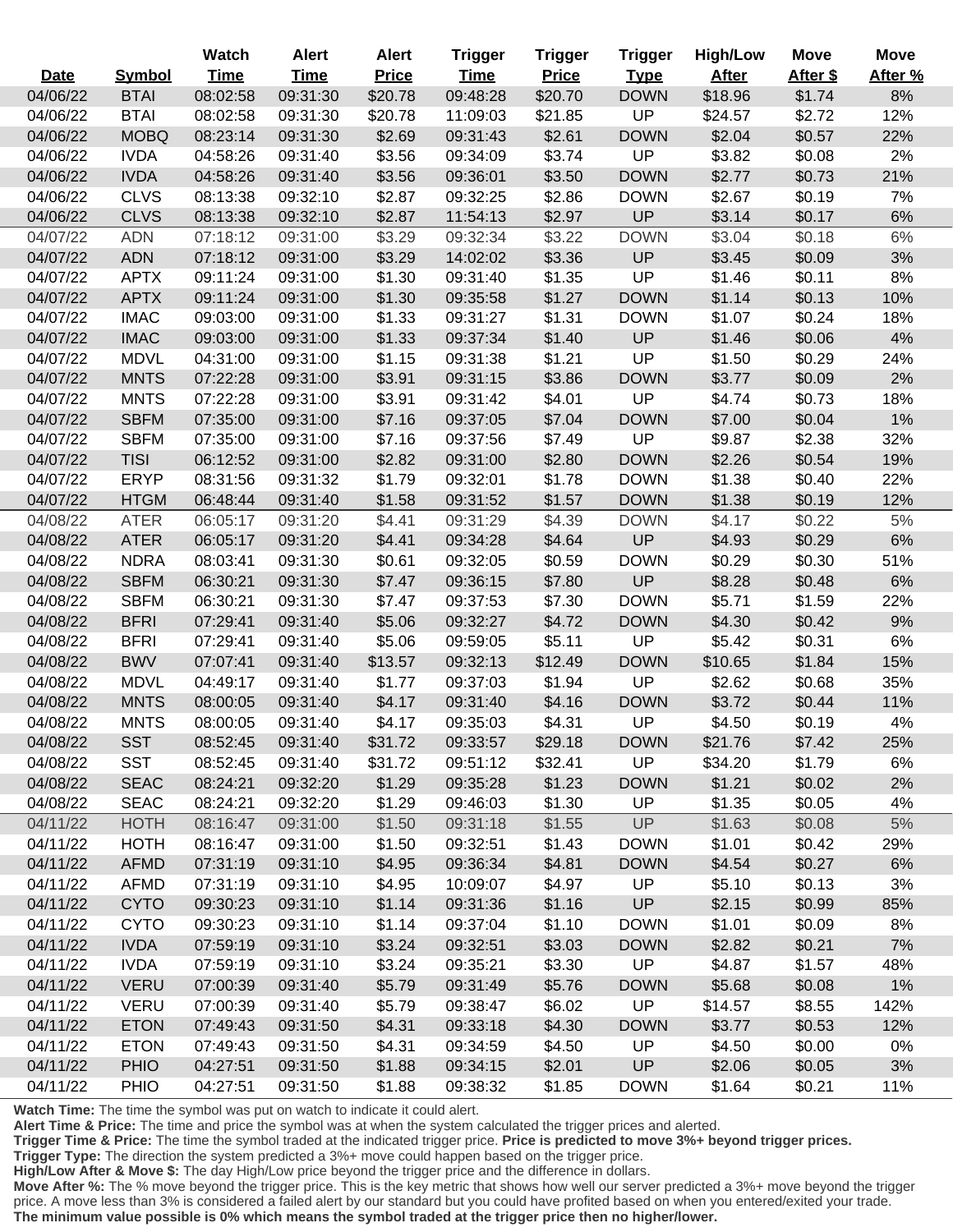|             |               | Watch       | <b>Alert</b> | <b>Alert</b> | <b>Trigger</b> | <b>Trigger</b> | <b>Trigger</b> | <b>High/Low</b> | <b>Move</b> | <b>Move</b> |
|-------------|---------------|-------------|--------------|--------------|----------------|----------------|----------------|-----------------|-------------|-------------|
| <b>Date</b> | <b>Symbol</b> | <b>Time</b> | <b>Time</b>  | <b>Price</b> | <b>Time</b>    | <b>Price</b>   | <b>Type</b>    | <b>After</b>    | After \$    | After %     |
| 04/11/22    | <b>GNCA</b>   | 08:00:15    | 09:32:02     | \$0.57       | 09:34:52       | \$0.61         | <b>UP</b>      | \$0.90          | \$0.29      | 48%         |
| 04/11/22    | <b>SBFM</b>   | 04:27:03    | 09:33:00     | \$5.74       | 09:33:00       | \$5.75         | UP             | \$6.28          | \$0.53      | 9%          |
| 04/11/22    | <b>SBFM</b>   | 04:27:03    | 09:33:00     | \$5.74       | 11:21:00       | \$5.55         | <b>DOWN</b>    | \$4.71          | \$0.84      | 15%         |
| 04/11/22    | <b>GFAI</b>   | 04:29:27    | 09:33:11     | \$1.23       | 09:50:01       | \$1.29         | UP             | \$1.33          | \$0.04      | 3%          |
| 04/11/22    | <b>GFAI</b>   | 04:29:27    | 09:33:11     | \$1.23       | 11:32:46       | \$1.22         | <b>DOWN</b>    | \$1.20          | \$0.02      | 2%          |
| 04/12/22    | <b>AGLE</b>   | 05:54:07    | 09:31:30     | \$2.75       | 09:32:03       | \$2.79         | UP             | \$3.17          | \$0.38      | 14%         |
| 04/12/22    | <b>AGLE</b>   | 05:54:07    | 09:31:30     | \$2.75       | 10:13:33       | \$2.65         | <b>DOWN</b>    | \$2.09          | \$0.56      | 21%         |
| 04/12/22    | <b>BCDA</b>   | 07:31:59    | 09:31:30     | \$2.63       | 09:32:06       | \$2.76         | UP             | \$2.85          | \$0.09      | 3%          |
| 04/12/22    | <b>BCDA</b>   | 07:31:59    | 09:31:30     | \$2.63       | 09:37:56       | \$2.56         | <b>DOWN</b>    | \$1.91          | \$0.65      | 25%         |
| 04/12/22    | <b>LIXT</b>   | 08:43:11    | 09:31:30     | \$2.48       | 09:33:44       | \$2.70         | <b>UP</b>      | \$4.95          | \$2.25      | 83%         |
| 04/12/22    | <b>LIXT</b>   | 08:43:11    | 09:31:30     | \$2.48       | 13:58:40       | \$2.40         | <b>DOWN</b>    | \$1.78          | \$0.62      | 26%         |
| 04/12/22    | <b>PTE</b>    | 04:11:59    | 09:31:30     | \$0.37       | 09:33:57       | \$0.40         | UP             | \$0.48          | \$0.08      | 20%         |
| 04/12/22    | <b>BDSX</b>   | 04:15:11    | 09:31:40     | \$2.30       | 09:31:42       | \$2.38         | UP             | \$2.42          | \$0.04      | 2%          |
| 04/12/22    | <b>BDSX</b>   | 04:15:11    | 09:31:40     | \$2.30       | 09:36:08       | \$2.22         | <b>DOWN</b>    | \$1.81          | \$0.41      | 19%         |
| 04/12/22    | <b>RLX</b>    | 06:53:11    | 09:31:40     | \$2.02       | 09:32:52       | \$2.10         | UP             | \$2.14          | \$0.04      | 2%          |
| 04/12/22    | <b>RLX</b>    | 06:53:11    | 09:31:40     | \$2.02       | 09:43:07       | \$1.96         | <b>DOWN</b>    | \$1.89          | \$0.07      | 4%          |
| 04/12/22    | <b>VERU</b>   | 05:22:07    | 09:31:40     | \$13.10      | 09:33:31       | \$12.79        | <b>DOWN</b>    | \$9.60          | \$3.19      | 25%         |
| 04/12/22    | <b>VERU</b>   | 05:22:07    | 09:31:40     | \$13.10      | 09:35:24       | \$13.65        | UP             | \$13.87         | \$0.22      | 2%          |
| 04/12/22    | <b>CYCC</b>   | 09:15:51    | 09:33:53     | \$2.90       | 09:34:09       | \$2.85         | <b>DOWN</b>    | \$2.22          | \$0.63      | 22%         |
| 04/13/22    | <b>ARTL</b>   | 09:19:21    | 09:31:10     | \$0.60       | 09:34:10       | \$0.56         | <b>DOWN</b>    | \$0.47          | \$0.09      | 16%         |
| 04/13/22    | <b>ARTL</b>   | 09:19:21    | 09:31:10     | \$0.60       | 09:41:36       | \$0.64         | UP             | \$0.74          | \$0.10      | 15%         |
| 04/13/22    | <b>BCTX</b>   | 08:06:49    | 09:31:10     | \$11.01      | 09:32:22       | \$10.89        | <b>DOWN</b>    | \$8.48          | \$2.41      | 22%         |
| 04/13/22    | <b>KLDO</b>   | 07:46:57    | 09:31:20     | \$0.32       | 09:33:18       | \$0.35         | UP             | \$0.50          | \$0.15      | 43%         |
| 04/13/22    | <b>HSTO</b>   | 08:10:57    | 09:31:21     | \$0.39       | 09:51:35       | \$0.35         | <b>DOWN</b>    | \$0.34          | \$0.01      | 3%          |
| 04/13/22    | <b>SONN</b>   | 07:27:21    | 09:34:30     | \$0.47       | 09:43:14       | \$0.42         | <b>DOWN</b>    | \$0.36          | \$0.06      | 15%         |
| 04/13/22    | <b>AGRX</b>   | 04:02:57    | 09:38:51     | \$0.22       | 10:18:05       | \$0.21         | <b>DOWN</b>    | \$0.18          | \$0.03      | 13%         |
| 04/14/22    | <b>CRXT</b>   | 08:45:33    | 09:31:10     | \$1.35       | 09:33:06       | \$1.48         | UP             | \$1.70          | \$0.22      | 15%         |
| 04/14/22    | <b>CRXT</b>   | 08:45:33    | 09:31:10     | \$1.35       | 12:05:55       | \$1.26         | <b>DOWN</b>    | \$1.14          | \$0.12      | 10%         |
| 04/14/22    | <b>LEXX</b>   | 09:30:29    | 09:31:10     | \$3.68       | 09:31:26       | \$3.78         | UP             | \$4.83          | \$1.05      | 28%         |
| 04/14/22    | <b>LEXX</b>   | 09:30:29    | 09:31:10     | \$3.68       | 09:33:50       | \$3.58         | <b>DOWN</b>    | \$3.45          | \$0.13      | 4%          |
| 04/14/22    | <b>RAD</b>    | 08:43:01    | 09:31:10     | \$8.95       | 09:35:56       | \$8.58         | <b>DOWN</b>    | \$6.99          | \$1.59      | 19%         |
| 04/14/22    | <b>VERU</b>   | 06:16:13    | 09:31:20     | \$15.05      | 09:31:28       | \$14.94        | <b>DOWN</b>    | \$13.20         | \$1.74      | 12%         |
| 04/14/22    | <b>VERU</b>   | 06:16:13    | 09:31:20     | \$15.05      | 09:32:47       | \$15.54        | <b>UP</b>      | \$17.50         | \$1.96      | 13%         |
| 04/14/22    | <b>KLDO</b>   | 04:05:09    | 09:31:30     | \$0.44       | 09:34:22       | \$0.40         | <b>DOWN</b>    | \$0.29          | \$0.11      | 28%         |
| 04/14/22    | <b>DLPN</b>   | 08:01:33    | 09:31:40     | \$4.43       | 09:31:43       | \$4.46         | <b>UP</b>      | \$4.61          | \$0.15      | 3%          |
| 04/14/22    | <b>DLPN</b>   | 08:01:33    | 09:31:40     | \$4.43       | 09:38:25       | \$4.21         | <b>DOWN</b>    | \$3.96          | \$0.25      | 6%          |
| 04/14/22    | <b>PBTS</b>   | 06:26:05    | 09:39:10     | \$0.38       | 09:59:17       | \$0.37         | <b>DOWN</b>    | \$0.34          | \$0.03      | 8%          |
| 04/18/22    | <b>OCGN</b>   | 08:30:13    | 09:31:00     | \$2.85       | 09:31:02       | \$2.82         | <b>DOWN</b>    | \$2.60          | \$0.22      | 8%          |
| 04/18/22    | <b>MDVL</b>   | 05:35:49    | 09:31:20     | \$2.71       | 09:31:28       | \$2.70         | <b>DOWN</b>    | \$2.10          | \$0.60      | 22%         |
| 04/18/22    | <b>MDVL</b>   | 05:35:49    | 09:31:20     | \$2.71       | 09:33:08       | \$2.87         | <b>UP</b>      | \$3.34          | \$0.47      | 16%         |
| 04/18/22    | <b>TGTX</b>   | 09:30:05    | 09:31:20     | \$6.08       | 09:31:48       | \$6.21         | UP             | \$7.17          | \$0.96      | 16%         |
| 04/18/22    | ATER          | 08:00:05    | 09:31:30     | \$5.43       | 09:31:32       | \$5.51         | UP             | \$6.60          | \$1.09      | 20%         |
| 04/18/22    | <b>ATER</b>   | 08:00:05    | 09:31:30     | \$5.43       | 09:40:00       | \$5.32         | <b>DOWN</b>    | \$5.16          | \$0.16      | 3%          |
| 04/18/22    | <b>NKTR</b>   | 09:30:13    | 09:31:30     | \$3.83       | 09:35:29       | \$4.05         | UP             | \$4.78          | \$0.73      | 18%         |
| 04/18/22    | <b>CASA</b>   | 08:17:57    | 09:31:50     | \$6.13       | 09:33:31       | \$6.35         | <b>UP</b>      | \$7.18          | \$0.83      | 13%         |
| 04/18/22    | CASA          | 08:17:57    | 09:31:50     | \$6.13       | 09:40:56       | \$5.95         | <b>DOWN</b>    | \$5.63          | \$0.32      | 5%          |
| 04/18/22    | <b>MULN</b>   | 05:13:49    | 09:32:10     | \$2.08       | 09:32:42       | \$2.07         | <b>DOWN</b>    | \$1.76          | \$0.31      | 15%         |
| 04/18/22    | <b>IMPP</b>   | 08:00:05    | 09:34:10     | \$1.36       | 09:34:22       | \$1.35         | <b>DOWN</b>    | \$1.32          | \$0.03      | 2%          |
| 04/18/22    | <b>IMPP</b>   | 08:00:05    | 09:34:10     | \$1.36       | 09:43:13       | \$1.42         | <b>UP</b>      | \$1.53          | \$0.11      | 8%          |
| 04/19/22    | CASA          | 07:13:27    | 09:31:00     | \$6.43       | 09:32:10       | \$6.38         | <b>DOWN</b>    | \$6.02          | \$0.36      | 6%          |

 $\overline{a}$ 

 $\overline{a}$ 

Ī

i<br>L

**Alert Time & Price:** The time and price the symbol was at when the system calculated the trigger prices and alerted.

**Trigger Time & Price:** The time the symbol traded at the indicated trigger price. **Price is predicted to move 3%+ beyond trigger prices.**

**Trigger Type:** The direction the system predicted a 3%+ move could happen based on the trigger price.

**High/Low After & Move \$:** The day High/Low price beyond the trigger price and the difference in dollars.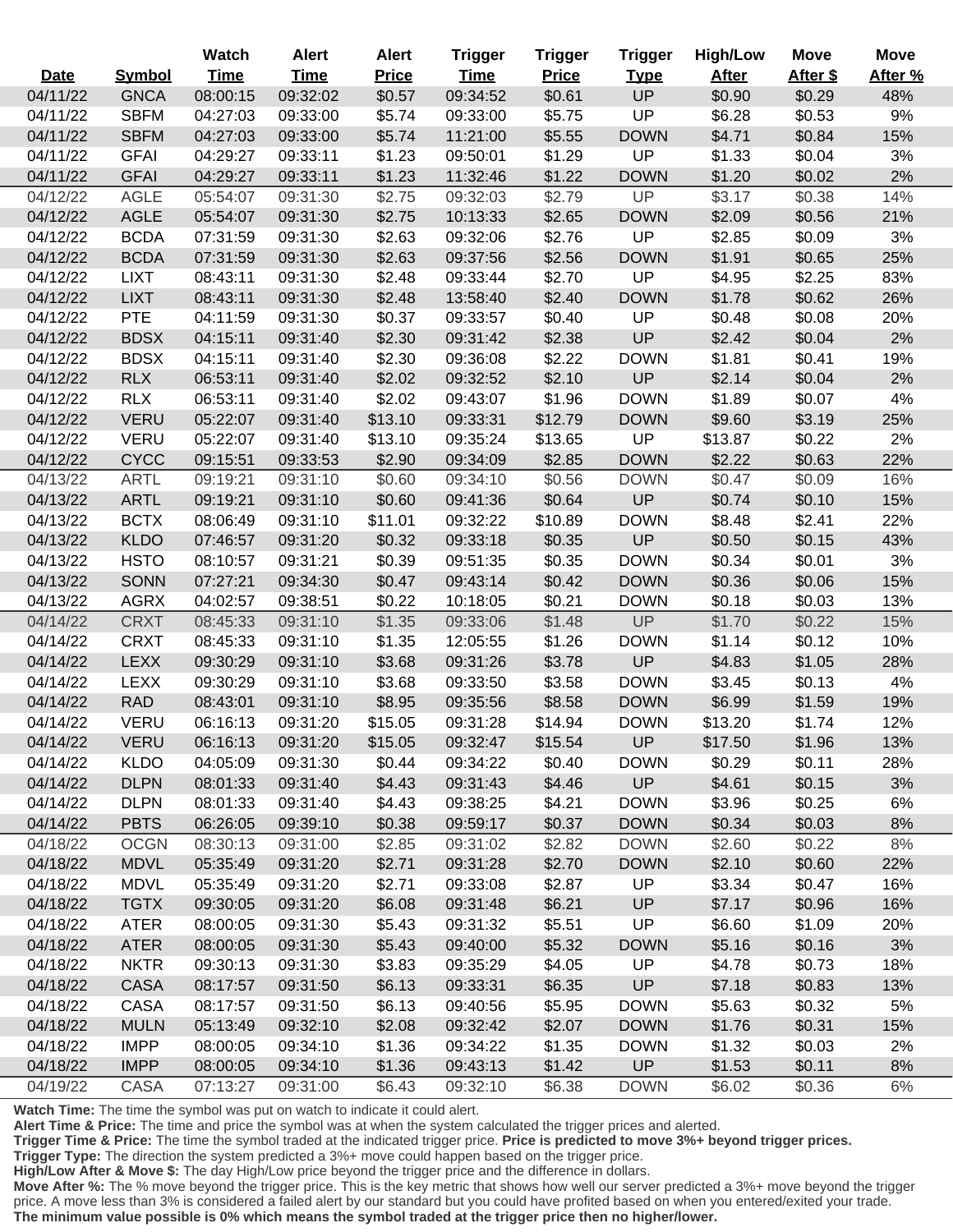|             |               | Watch       | <b>Alert</b> | <b>Alert</b> | <b>Trigger</b> | <b>Trigger</b> | <b>Trigger</b> | <b>High/Low</b> | <b>Move</b> | Move    |
|-------------|---------------|-------------|--------------|--------------|----------------|----------------|----------------|-----------------|-------------|---------|
| <b>Date</b> | <b>Symbol</b> | <b>Time</b> | <u>Time</u>  | <b>Price</b> | <b>Time</b>    | <b>Price</b>   | <b>Type</b>    | <b>After</b>    | After \$    | After % |
| 04/19/22    | <b>CASA</b>   | 07:13:27    | 09:31:00     | \$6.43       | 10:44:48       | \$6.59         | UP             | \$6.95          | \$0.36      | 6%      |
| 04/19/22    | <b>AXSM</b>   | 07:55:19    | 09:31:10     | \$40.36      | 09:32:38       | \$40.69        | UP             | \$41.61         | \$0.92      | 2%      |
| 04/19/22    | <b>AXSM</b>   | 07:55:19    | 09:31:10     | \$40.36      | 09:34:45       | \$39.49        | <b>DOWN</b>    | \$38.05         | \$1.44      | 4%      |
| 04/19/22    | <b>MDVL</b>   | 08:00:07    | 09:31:10     | \$2.13       | 09:37:37       | \$2.09         | <b>DOWN</b>    | \$1.96          | \$0.13      | 6%      |
| 04/19/22    | <b>MDVL</b>   | 08:00:07    | 09:31:10     | \$2.13       | 10:18:57       | \$2.19         | <b>UP</b>      | \$3.17          | \$0.98      | 45%     |
| 04/19/22    | <b>PMCB</b>   | 09:15:35    | 09:31:20     | \$2.42       | 09:31:52       | \$2.41         | <b>DOWN</b>    | \$1.95          | \$0.46      | 19%     |
| 04/19/22    | <b>AYTU</b>   | 08:31:35    | 09:31:30     | \$1.01       | 09:31:40       | \$1.00         | <b>DOWN</b>    | \$0.76          | \$0.24      | 24%     |
| 04/19/22    | <b>SAVA</b>   | 09:31:27    | 09:31:40     | \$19.14      | 09:32:12       | \$18.99        | <b>DOWN</b>    | \$18.65         | \$0.34      | 2%      |
| 04/19/22    | <b>SAVA</b>   | 09:31:27    | 09:31:40     | \$19.14      | 09:34:28       | \$19.53        | <b>UP</b>      | \$22.71         | \$3.18      | 16%     |
| 04/19/22    | <b>CRXT</b>   | 09:14:31    | 09:34:12     | \$1.24       | 09:34:23       | \$1.22         | <b>DOWN</b>    | \$1.11          | \$0.11      | 9%      |
| 04/19/22    | <b>CRXT</b>   | 09:14:31    | 09:34:12     | \$1.24       | 13:24:49       | \$1.29         | <b>UP</b>      | \$1.50          | \$0.21      | 16%     |
| 04/20/22    | <b>ALVR</b>   | 07:53:16    | 09:31:00     | \$6.90       | 09:32:11       | \$7.18         | UP             | \$8.51          | \$1.33      | 19%     |
| 04/20/22    | <b>ALVR</b>   | 07:53:16    | 09:31:00     | \$6.90       | 09:36:28       | \$6.84         | <b>DOWN</b>    | \$6.17          | \$0.67      | 10%     |
| 04/20/22    | <b>CELZ</b>   | 08:53:40    | 09:31:00     | \$2.40       | 09:31:23       | \$2.46         | <b>UP</b>      | \$2.75          | \$0.29      | 12%     |
| 04/20/22    | <b>CELZ</b>   | 08:53:40    | 09:31:00     | \$2.40       | 09:32:58       | \$2.36         | <b>DOWN</b>    | \$2.34          | \$0.02      | 1%      |
| 04/20/22    | <b>CRXT</b>   | 04:23:56    | 09:31:00     | \$1.93       | 09:31:15       | \$1.99         | UP             | \$3.94          | \$1.95      | 98%     |
| 04/20/22    | <b>CRXT</b>   | 04:23:56    | 09:31:00     | \$1.93       | 09:35:43       | \$1.86         | <b>DOWN</b>    | \$1.72          | \$0.14      | 8%      |
| 04/20/22    | <b>IMAB</b>   | 08:51:48    | 09:31:00     | \$14.62      | 09:31:12       | \$14.60        | <b>DOWN</b>    | \$13.62         | \$0.98      | 7%      |
| 04/20/22    | <b>IMAB</b>   | 08:51:48    | 09:31:00     | \$14.62      | 12:46:27       | \$15.11        | <b>UP</b>      | \$15.29         | \$0.18      | 1%      |
| 04/20/22    | IO            | 08:00:36    | 09:31:20     | \$0.74       | 09:32:08       | \$0.77         | UP             | \$0.84          | \$0.07      | 9%      |
| 04/20/22    | IO            | 08:00:36    | 09:31:20     | \$0.74       | 09:42:33       | \$0.71         | <b>DOWN</b>    | \$0.51          | \$0.20      | 29%     |
| 04/20/22    | <b>WINT</b>   | 07:31:16    | 09:31:50     | \$1.35       | 09:32:05       | \$1.33         | <b>DOWN</b>    | \$0.97          | \$0.36      | 27%     |
| 04/20/22    | <b>WINT</b>   | 07:31:16    | 09:31:50     | \$1.35       | 09:33:03       | \$1.41         | <b>UP</b>      | \$1.43          | \$0.02      | 1%      |
| 04/21/22    | <b>CRXT</b>   | 04:21:24    | 09:31:00     | \$2.45       | 09:32:18       | \$2.52         | UP             | \$2.62          | \$0.10      | 4%      |
| 04/21/22    | <b>CRXT</b>   | 04:21:24    | 09:31:00     | \$2.45       | 09:42:06       | \$2.34         | <b>DOWN</b>    | \$2.11          | \$0.23      | 10%     |
| 04/21/22    | IO            | 08:00:36    | 09:31:00     | \$0.60       | 10:20:37       | \$0.63         | <b>UP</b>      | \$0.65          | \$0.02      | 4%      |
| 04/21/22    | <b>CYN</b>    | 08:44:28    | 09:31:10     | \$2.08       | 09:31:42       | \$2.15         | <b>UP</b>      | \$2.45          | \$0.30      | 14%     |
| 04/21/22    | <b>CYN</b>    | 08:44:28    | 09:31:10     | \$2.08       | 09:35:09       | \$1.99         | <b>DOWN</b>    | \$1.65          | \$0.34      | 17%     |
| 04/21/22    | <b>RDBX</b>   | 04:56:52    | 09:31:20     | \$2.83       | 09:31:26       | \$2.93         | <b>UP</b>      | \$3.85          | \$0.92      | 31%     |
| 04/21/22    | <b>RDBX</b>   | 04:56:52    | 09:31:20     | \$2.83       | 09:36:53       | \$2.78         | <b>DOWN</b>    | \$2.46          | \$0.32      | 12%     |
| 04/21/22    | <b>ATER</b>   | 07:28:44    | 09:31:30     | \$4.45       | 09:31:30       | \$4.47         | <b>UP</b>      | \$5.13          | \$0.66      | 15%     |
| 04/21/22    | <b>GFAI</b>   | 07:16:20    | 09:32:00     | \$0.85       | 09:33:28       | \$0.84         | <b>DOWN</b>    | \$0.75          | \$0.09      | 11%     |
| 04/21/22    | <b>MULN</b>   | 07:08:44    | 09:32:10     | \$1.61       | 09:36:42       | \$1.59         | <b>DOWN</b>    | \$1.33          | \$0.26      | 16%     |
| 04/21/22    | <b>BRQS</b>   | 04:04:28    | 09:35:10     | \$0.38       | 10:14:49       | \$0.33         | <b>DOWN</b>    | \$0.31          | \$0.02      | 8%      |
| 04/21/22    | <b>BRQS</b>   | 04:04:28    | 09:35:10     | \$0.38       | 14:47:47       | \$0.39         | <b>UP</b>      | \$0.40          | \$0.01      | 1%      |
| 04/22/22    | <b>CRXT</b>   | 08:11:46    | 09:31:00     | \$2.09       | 09:33:32       | \$2.12         | UP             | \$2.18          | \$0.06      | 3%      |
| 04/22/22    | <b>CRXT</b>   | 08:11:46    | 09:31:00     | \$2.09       | 09:36:35       | \$1.99         | <b>DOWN</b>    | \$1.78          | \$0.21      | 11%     |
| 04/22/22    | <b>VLON</b>   | 08:27:38    | 09:31:00     | \$2.48       | 09:31:37       | \$2.58         | UP             | \$2.68          | \$0.10      | 4%      |
| 04/22/22    | <b>VLON</b>   | 08:27:38    | 09:31:00     | \$2.48       | 09:36:41       | \$2.36         | <b>DOWN</b>    | \$1.86          | \$0.50      | 21%     |
| 04/22/22    | <b>IMPP</b>   | 09:30:18    | 09:31:10     | \$1.07       | 09:36:19       | \$1.08         | UP             | \$1.12          | \$0.04      | 4%      |
| 04/22/22    | <b>RDBX</b>   | 07:31:22    | 09:31:30     | \$3.04       | 09:31:36       | \$3.02         | <b>DOWN</b>    | \$2.68          | \$0.34      | 11%     |
| 04/22/22    | <b>RDBX</b>   | 07:31:22    | 09:31:30     | \$3.04       | 09:56:23       | \$3.16         | UP             | \$3.30          | \$0.14      | 4%      |
| 04/22/22    | <b>CYN</b>    | 07:40:42    | 09:32:00     | \$1.91       | 09:35:03       | \$1.95         | <b>UP</b>      | \$2.80          | \$0.85      | 44%     |
| 04/22/22    | <b>BBI</b>    | 09:32:42    | 09:38:52     | \$0.31       | 10:43:37       | \$0.32         | <b>UP</b>      | \$0.35          | \$0.03      | 9%      |
| 04/25/22    | <b>ARDX</b>   | 07:37:36    | 09:31:00     | \$1.04       | 09:31:07       | \$1.07         | UP             | \$1.08          | \$0.01      | $1\%$   |
| 04/25/22    | ARDX          | 07:37:36    | 09:31:00     | \$1.04       | 09:45:09       | \$0.99         | <b>DOWN</b>    | \$0.91          | \$0.08      | 9%      |
| 04/25/22    | <b>DOGZ</b>   | 08:03:12    | 09:31:00     | \$3.47       | 09:31:34       | \$3.52         | UP             | \$4.33          | \$0.81      | 23%     |
| 04/25/22    | <b>ERYP</b>   | 05:20:00    | 09:31:00     | \$1.93       | 09:31:25       | \$1.86         | <b>DOWN</b>    | \$1.56          | \$0.30      | 16%     |
| 04/25/22    | <b>ERYP</b>   | 05:20:00    | 09:31:00     | \$1.93       | 09:40:10       | \$1.97         | UP             | \$2.18          | \$0.21      | 11%     |
| 04/25/22    | <b>NKTX</b>   | 07:20:00    | 09:31:00     | \$14.58      | 09:31:40       | \$14.75        | <b>UP</b>      | \$18.95         | \$4.20      | 29%     |

**Alert Time & Price:** The time and price the symbol was at when the system calculated the trigger prices and alerted.

**Trigger Time & Price:** The time the symbol traded at the indicated trigger price. **Price is predicted to move 3%+ beyond trigger prices.**

**Trigger Type:** The direction the system predicted a 3%+ move could happen based on the trigger price.

**High/Low After & Move \$:** The day High/Low price beyond the trigger price and the difference in dollars.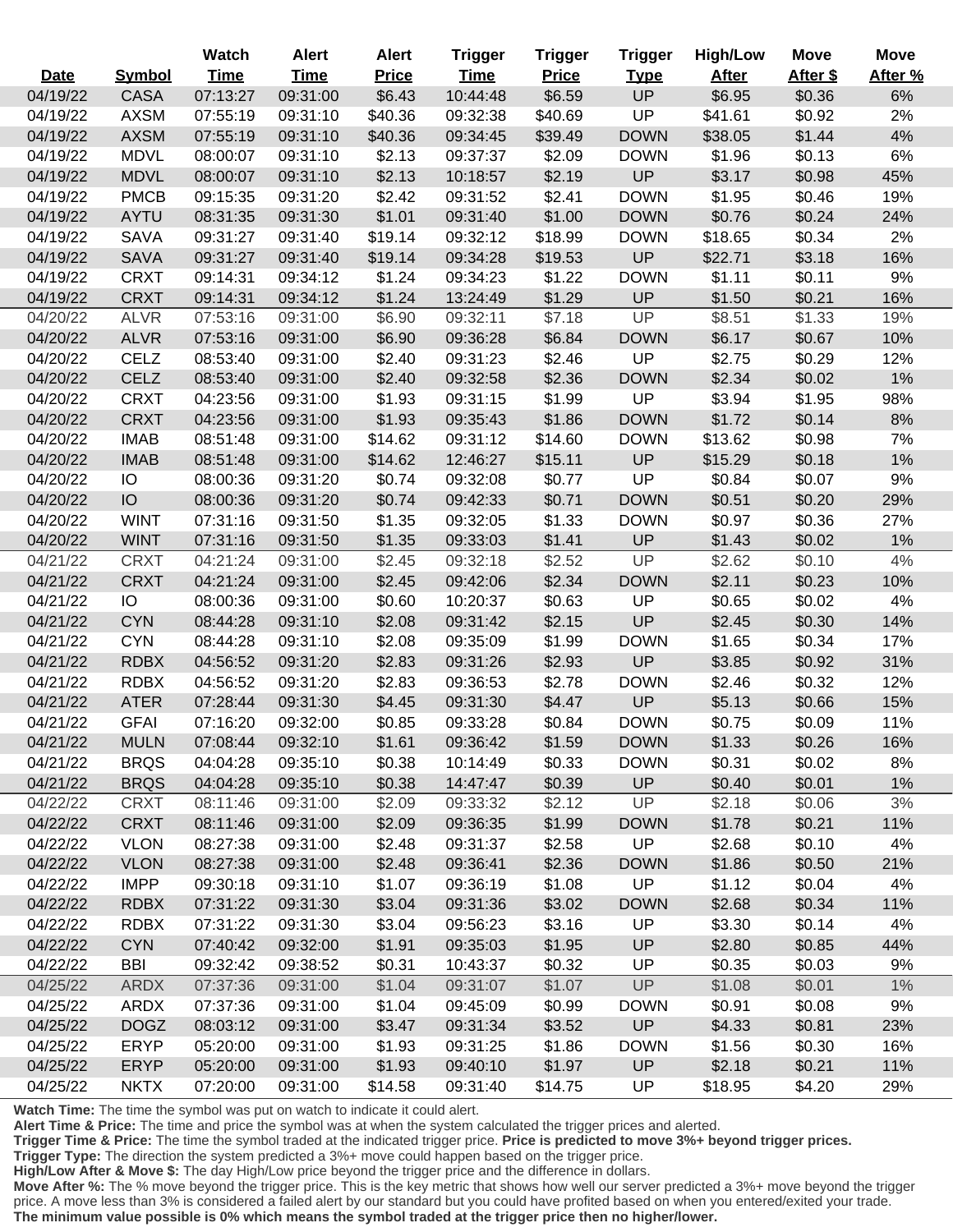|             |               | Watch       | <b>Alert</b> | <b>Alert</b> | <b>Trigger</b> | <b>Trigger</b> | <b>Trigger</b> | <b>High/Low</b> | <b>Move</b> | Move    |
|-------------|---------------|-------------|--------------|--------------|----------------|----------------|----------------|-----------------|-------------|---------|
| <b>Date</b> | <b>Symbol</b> | <b>Time</b> | <b>Time</b>  | <b>Price</b> | <b>Time</b>    | <b>Price</b>   | <b>Type</b>    | <b>After</b>    | After \$    | After % |
| 04/25/22    | <b>NKTX</b>   | 07:20:00    | 09:31:00     | \$14.58      | 09:31:51       | \$14.29        | <b>DOWN</b>    | \$14.05         | \$0.24      | 2%      |
| 04/25/22    | QNRX          | 08:55:20    | 09:31:00     | \$1.40       | 09:32:04       | \$1.37         | <b>DOWN</b>    | \$1.07          | \$0.30      | 22%     |
| 04/25/22    | QNRX          | 08:55:20    | 09:31:00     | \$1.40       | 09:34:10       | \$1.47         | UP             | \$1.50          | \$0.03      | 2%      |
| 04/25/22    | <b>VLON</b>   | 08:00:08    | 09:31:00     | \$1.95       | 09:33:42       | \$1.90         | <b>DOWN</b>    | \$1.84          | \$0.06      | 3%      |
| 04/25/22    | <b>VLON</b>   | 08:00:08    | 09:31:00     | \$1.95       | 09:51:09       | \$1.99         | UP             | \$2.17          | \$0.18      | 9%      |
| 04/25/22    | <b>CENN</b>   | 05:32:40    | 09:31:20     | \$1.86       | 09:33:16       | \$1.85         | <b>DOWN</b>    | \$1.84          | \$0.01      | 1%      |
| 04/25/22    | <b>CENN</b>   | 05:32:40    | 09:31:20     | \$1.86       | 09:36:45       | \$1.94         | UP             | \$2.01          | \$0.07      | 3%      |
| 04/25/22    | <b>SBFM</b>   | 08:11:12    | 09:32:00     | \$4.64       | 09:38:03       | \$4.70         | UP             | \$4.80          | \$0.10      | 2%      |
| 04/25/22    | <b>SBFM</b>   | 08:11:12    | 09:32:00     | \$4.64       | 09:40:28       | \$4.21         | <b>DOWN</b>    | \$4.00          | \$0.21      | 5%      |
| 04/25/22    | <b>CRXT</b>   | 04:48:24    | 09:32:40     | \$0.88       | 09:33:26       | \$0.85         | <b>DOWN</b>    | \$0.76          | \$0.09      | 11%     |
| 04/26/22    | <b>EVOK</b>   | 08:47:12    | 09:31:00     | \$1.27       | 09:32:42       | \$1.26         | <b>DOWN</b>    | \$0.83          | \$0.43      | 34%     |
| 04/26/22    | <b>AVDL</b>   | 08:00:08    | 09:31:10     | \$5.43       | 09:31:22       | \$5.39         | <b>DOWN</b>    | \$5.05          | \$0.34      | 6%      |
| 04/26/22    | <b>AVDL</b>   | 08:00:08    | 09:31:10     | \$5.43       | 09:45:21       | \$5.60         | UP             | \$6.06          | \$0.46      | 8%      |
| 04/26/22    | <b>GMDA</b>   | 07:12:24    | 09:31:10     | \$3.10       | 09:31:13       | \$3.12         | UP             | \$3.27          | \$0.15      | 5%      |
| 04/26/22    | <b>GMDA</b>   | 07:12:24    | 09:31:10     | \$3.10       | 09:46:17       | \$3.01         | <b>DOWN</b>    | \$2.58          | \$0.43      | 14%     |
| 04/26/22    | QK            | 04:23:20    | 09:31:10     | \$1.23       | 09:36:16       | \$1.18         | <b>DOWN</b>    | \$1.02          | \$0.16      | 14%     |
| 04/26/22    | <b>JZXN</b>   | 08:26:48    | 09:31:20     | \$1.79       | 09:32:38       | \$1.91         | UP             | \$2.17          | \$0.26      | 14%     |
| 04/26/22    | <b>JZXN</b>   | 08:26:48    | 09:31:20     | \$1.79       | 09:55:57       | \$1.74         | <b>DOWN</b>    | \$1.47          | \$0.27      | 16%     |
| 04/26/22    | <b>RDBX</b>   | 08:11:52    | 09:31:30     | \$4.40       | 09:31:32       | \$4.37         | <b>DOWN</b>    | \$3.18          | \$1.19      | 27%     |
| 04/26/22    | <b>GOVX</b>   | 09:26:48    | 09:32:00     | \$1.14       | 09:32:28       | \$1.22         | UP             | \$1.29          | \$0.07      | 6%      |
| 04/26/22    | <b>GOVX</b>   | 09:26:48    | 09:32:00     | \$1.14       | 09:41:07       | \$0.98         | <b>DOWN</b>    | \$0.92          | \$0.06      | 6%      |
| 04/26/22    | <b>ATER</b>   | 08:26:32    | 09:32:20     | \$5.55       | 09:32:28       | \$5.58         | UP             | \$5.78          | \$0.20      | 4%      |
| 04/26/22    | <b>ATER</b>   | 08:26:32    | 09:32:20     | \$5.55       | 09:35:10       | \$5.39         | <b>DOWN</b>    | \$4.86          | \$0.53      | 10%     |
| 04/26/22    | <b>CENN</b>   | 08:00:08    | 09:32:20     | \$1.61       | 09:34:43       | \$1.59         | <b>DOWN</b>    | \$1.55          | \$0.04      | 3%      |
| 04/26/22    | <b>CENN</b>   | 08:00:08    | 09:32:20     | \$1.61       | 14:29:49       | \$1.66         | UP             | \$1.68          | \$0.02      | 1%      |
| 04/27/22    | <b>CLBS</b>   | 07:40:03    | 09:31:10     | \$0.70       | 09:32:45       | \$0.69         | <b>DOWN</b>    | \$0.55          | \$0.14      | 20%     |
| 04/27/22    | <b>CLBS</b>   | 07:40:03    | 09:31:10     | \$0.70       | 09:36:34       | \$0.75         | UP             | \$0.78          | \$0.03      | 4%      |
| 04/27/22    | <b>EVOK</b>   | 04:34:27    | 09:31:20     | \$0.81       | 09:35:59       | \$0.78         | <b>DOWN</b>    | \$0.61          | \$0.17      | 22%     |
| 04/27/22    | <b>COSM</b>   | 06:22:43    | 09:31:30     | \$2.32       | 09:34:15       | \$2.27         | <b>DOWN</b>    | \$1.37          | \$0.90      | 40%     |
| 04/27/22    | <b>VIVK</b>   | 08:44:27    | 09:31:30     | \$3.35       | 09:34:29       | \$2.99         | <b>DOWN</b>    | \$2.95          | \$0.04      | 1%      |
| 04/27/22    | <b>VIVK</b>   | 08:44:27    | 09:31:30     | \$3.35       | 09:34:58       | \$3.54         | UP             | \$4.50          | \$0.96      | 27%     |
| 04/27/22    | <b>AFIB</b>   | 08:14:59    | 09:31:40     | \$1.20       | 09:31:55       | \$1.16         | <b>DOWN</b>    | \$0.92          | \$0.24      | 21%     |
| 04/27/22    | <b>KTRA</b>   | 04:21:07    | 09:35:31     | \$0.33       | 09:35:52       | \$0.32         | <b>DOWN</b>    | \$0.28          | \$0.04      | 11%     |
| 04/27/22    | <b>MULN</b>   | 07:55:23    | 09:37:10     | \$1.32       | 09:37:30       | \$1.33         | UP             | \$1.42          | \$0.09      | 7%      |
| 04/28/22    | <b>COSM</b>   | 09:28:20    | 09:31:00     | \$1.24       | 09:31:12       | \$1.22         | <b>DOWN</b>    | \$1.03          | \$0.19      | 16%     |
| 04/28/22    | <b>XPON</b>   | 08:50:44    | 09:31:00     | \$4.57       | 09:31:07       | \$4.50         | <b>DOWN</b>    | \$3.30          | \$1.20      | 27%     |
| 04/28/22    | <b>IDAI</b>   | 07:19:32    | 09:31:30     | \$6.98       | 09:32:30       | \$7.01         | UP             | \$8.05          | \$1.04      | 15%     |
| 04/28/22    | IDAI          | 07:19:32    | 09:31:30     | \$6.98       | 10:04:41       | \$6.26         | <b>DOWN</b>    | \$4.42          | \$1.84      | 29%     |
| 04/28/22    | <b>CRXT</b>   | 09:05:40    | 09:31:40     | \$0.86       | 09:32:55       | \$0.87         | UP             | \$0.88          | \$0.01      | 1%      |
| 04/28/22    | <b>CRXT</b>   | 09:05:40    | 09:31:40     | \$0.86       | 09:45:47       | \$0.81         | <b>DOWN</b>    | \$0.74          | \$0.07      | 9%      |
| 04/28/22    | <b>CYN</b>    | 09:15:48    | 09:31:50     | \$3.60       | 09:44:39       | \$3.69         | UP             | \$4.44          | \$0.75      | 20%     |
| 04/28/22    | <b>EVOK</b>   | 09:31:16    | 09:31:50     | \$0.55       | 09:52:07       | \$0.54         | <b>DOWN</b>    | \$0.50          | \$0.04      | 8%      |
| 04/29/22    | <b>ACCD</b>   | 09:30:07    | 09:31:10     | \$5.70       | 09:31:37       | \$5.66         | <b>DOWN</b>    | \$4.61          | \$1.05      | 19%     |
| 04/29/22    | <b>ACCD</b>   | 09:30:07    | 09:31:10     | \$5.70       | 12:59:06       | \$6.32         | UP             | \$6.48          | \$0.16      | 3%      |
| 04/29/22    | <b>RDBX</b>   | 09:20:31    | 09:31:20     | \$4.17       | 09:33:02       | \$4.05         | <b>DOWN</b>    | \$3.97          | \$0.08      | 2%      |
| 04/29/22    | <b>RDBX</b>   | 09:20:31    | 09:31:20     | \$4.17       | 09:34:46       | \$4.26         | UP             | \$6.15          | \$1.89      | 44%     |
| 04/29/22    | <b>ZYME</b>   | 06:46:31    | 09:31:50     | \$7.34       | 09:34:16       | \$7.12         | <b>DOWN</b>    | \$6.08          | \$1.04      | 15%     |
| 04/29/22    | <b>ZYME</b>   | 06:46:31    | 09:31:50     | \$7.34       | 09:40:22       | \$7.52         | UP             | \$7.88          | \$0.36      | 5%      |
| 04/29/22    | <b>FNCH</b>   | 04:39:43    | 09:32:00     | \$3.48       | 09:32:07       | \$3.45         | <b>DOWN</b>    | \$2.41          | \$1.04      | 30%     |
| 04/29/22    | <b>DUO</b>    | 08:53:35    | 09:32:30     | \$0.39       | 09:33:09       | \$0.40         | <b>UP</b>      | \$0.43          | \$0.03      | 7%      |

**Alert Time & Price:** The time and price the symbol was at when the system calculated the trigger prices and alerted.

**Trigger Time & Price:** The time the symbol traded at the indicated trigger price. **Price is predicted to move 3%+ beyond trigger prices.**

**Trigger Type:** The direction the system predicted a 3%+ move could happen based on the trigger price.

**High/Low After & Move \$:** The day High/Low price beyond the trigger price and the difference in dollars.